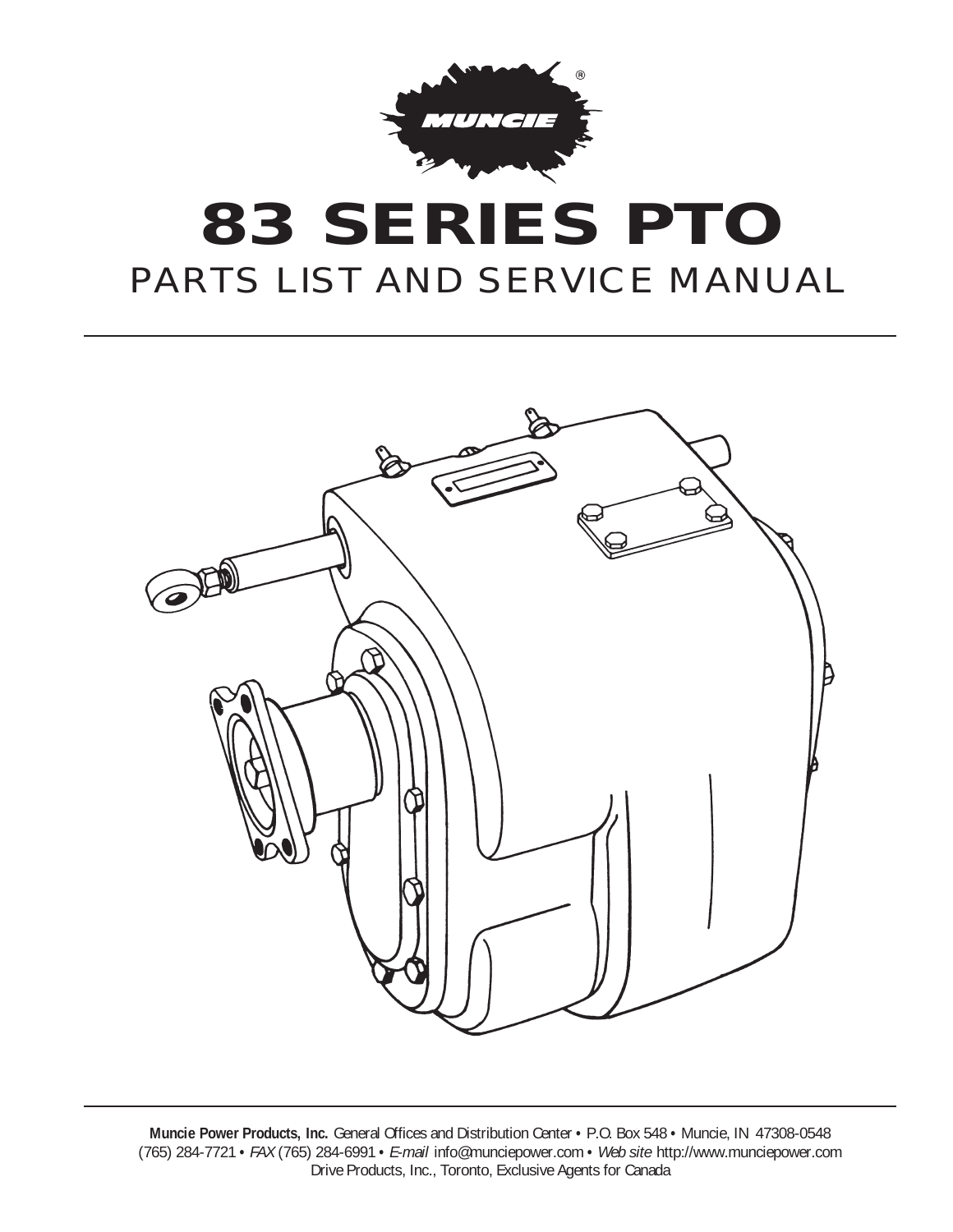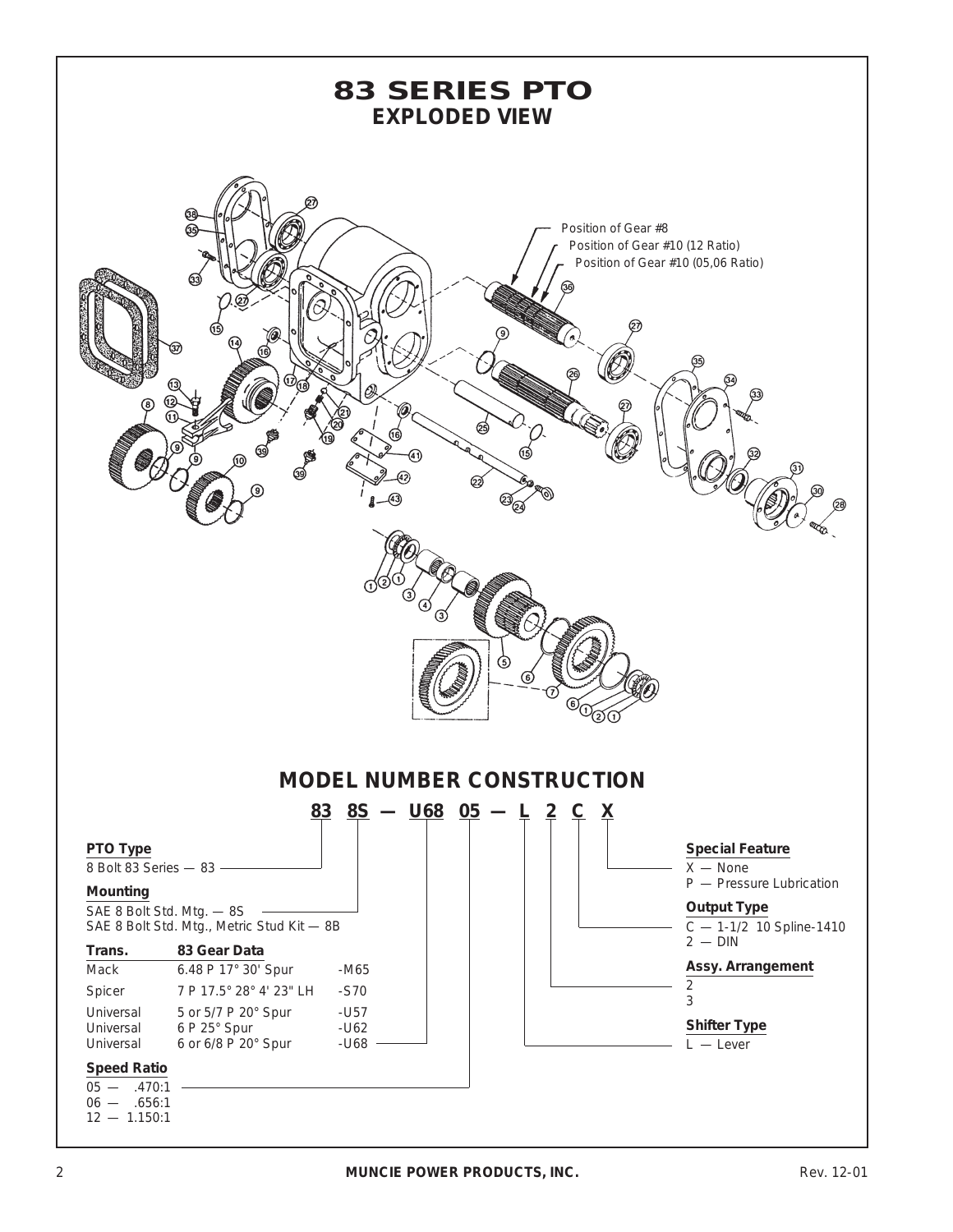## **PARTS LIST AND DESCRIPTION**

| <b>ITEM</b>    | <b>QTY</b>     | <b>PART NUMBER</b>   | <b>DESCRIPTION</b>                 | <b>ITEM</b> | <b>QTY</b>     | <b>PART NUMBER</b> | <b>DESCRIPTION</b>                                          |
|----------------|----------------|----------------------|------------------------------------|-------------|----------------|--------------------|-------------------------------------------------------------|
| 1              | $\overline{4}$ | 10T32618             | Race                               | 20          | $\mathbf{1}$   | 27T22021           | Spring                                                      |
| $\overline{2}$ | $\overline{2}$ | 10T27068             | <b>Bearing</b>                     | 21          | $\mathbf{1}$   | 28T20486           | Ball                                                        |
| 3              | $\overline{2}$ | 10T29491             | Bearing                            | 22          | $\mathbf{1}$   | 17T34814           | Shaft                                                       |
| $\overline{4}$ | 1              | 18T33363             | Spacer                             | 23          | $\mathbf{1}$   | 22T21723           | Nut                                                         |
| 5              |                | 03T33361             | 05,12 Ratio Gear (30/18T)          | 24          | $\mathbf{1}$   | 28T34746           | Eyebolt                                                     |
|                |                | 03T36022             | 06 Ratio Gear (24/28T)             | 25          | $\mathbf{1}$   | 07T35686           | Shaft                                                       |
| 6              | $\overline{2}$ | 24T31591             | Snap Ring (05,12)                  | 26          | $\mathbf{1}$   | 06T32749           | Shaft                                                       |
|                | 2              | 24T36724             | Snap Ring (06)                     | 27          | 4              | 10T35775           | Bearing                                                     |
|                | $\overline{2}$ | 24T36024             | Spiral Type (06)(Before 12/95)     | 28          | $\mathbf{1}$   | 19T38266           | Capscrew                                                    |
| $\overline{7}$ |                | 03T93839             | Input Gear (M6505,12) (37T)        | 30          | $\mathbf{1}$   | 21T20092           | Washer                                                      |
|                |                | 03T36029             | Input Gear (M6506) (39T)           | 31          | $\mathbf{1}$   | 14T31499           | Flange "C"                                                  |
|                |                | 03T33362             | Input Gear (S7005,12) (31T)        |             | $\mathbf{1}$   | 14T37498           | Flange "Z"                                                  |
|                |                | 03T32661             | Input Gear (U5705,12) (28T)        | 32          | $\mathbf{1}$   | 11T37005           | Seal                                                        |
|                |                | 03T36026             | Input Gear (U5706) (31T)           | 33          | 16             | 19T32740           | Capscrew                                                    |
|                |                | 03T32739             | Input Gear (U6205,12) (34T)        | 34          | $\mathbf{1}$   | 15T34811           | Cover                                                       |
|                | 1              | 03T31647             | Input Gear (U6805,12) (34T)        | 35          | $\overline{2}$ | 13T31642           | Gasket                                                      |
|                | 1              | 03T36028             | Input Gear (U6806) (37T)           | 36          | $\mathbf{1}$   | 08T33132           | Shaft                                                       |
| 8              |                |                      |                                    | 37          | 2              | 13M35151           | .010 8-Bolt Gasket                                          |
|                |                | 04T32754<br>04T36032 | Idler Gear (05,12 Ratio) (30T)     |             | $\mathbf{1}$   | 13M35152           | .020 8-Bolt Gasket                                          |
| 9              | $\overline{4}$ | 24T26980             | Idler Gear (06 Ratio) (28T)        | 38          | $\mathbf{1}$   | 15T34812           | Cover                                                       |
| 10             |                | 04T39273             | Snap Ring<br>Gear (05 Ratio) (38T) | 39          | $\overline{2}$ | 30T38110           | <b>Indicator Switch-Silver</b>                              |
|                |                | 04T36031             | Gear (06 Ratio) (32T)              | 41          | $\mathbf{1}$   | 13T34022           | Gasket                                                      |
|                |                | 04T33133             |                                    | 42          | $\mathbf{1}$   | 16T33999           | Cover, Inspection                                           |
| 11             | 1              | 28T32756             | Gear (12 Ratio) (26T)<br>Yoke      | 43          | $\overline{4}$ | 19T34028           | Capscrew                                                    |
| 12             |                | 19T32326             | Screw 1/2-13UNC x 1-1/4 GR5        | N.S.        | $\mathbf{1}$   | 83-GSK             | Gasket & Seal Kit                                           |
| 13             |                | 28T21513             | Lockwire                           |             |                |                    | Items 15(2), 16(2), 32(1), 35(2),                           |
| 14             |                | 02T32755             | Outpt Gear (05,12 Ratio) (30T)     |             |                |                    | 37(3), 41(1), 25T34624 (2),<br>12T36526(2)                  |
|                |                | 02T36033             | Outpt Gear (06 Ratio) (32T)        | N.S.        | $\mathbf{1}$   | 83-RBK             | Rebuild Kit                                                 |
| 15             | $\overline{2}$ | 12T35622             | O-Ring                             |             |                |                    | Items 1(4), 2(2), 3(2), 6(2), 9(4), 13(1),                  |
| 16             | 2              | 11T36865             | Seal                               |             |                |                    | $15(1)$ , $16(2)$ , $18(1)$ , $27(4)$ , $32(1)$ , $35(2)$ , |
| 17             | 1              | 01T34813             | Housing                            |             |                |                    | 37(2), 41(1), 12T36526(2)                                   |
| 18             |                | 26T22340             | Pin                                | N.S.        | $\mathbf{1}$   | 36MK3841           | Label Packet, English                                       |
| 19             | 1              | 28T22019             | Poppet Retainer                    | N.S.        | $\mathbf{1}$   | 52MK1004           | Mounting Gasket Kit                                         |
|                |                |                      |                                    |             |                |                    |                                                             |



Rev. 12-01 **MUNCIE POWER PRODUCTS, INC.** 3